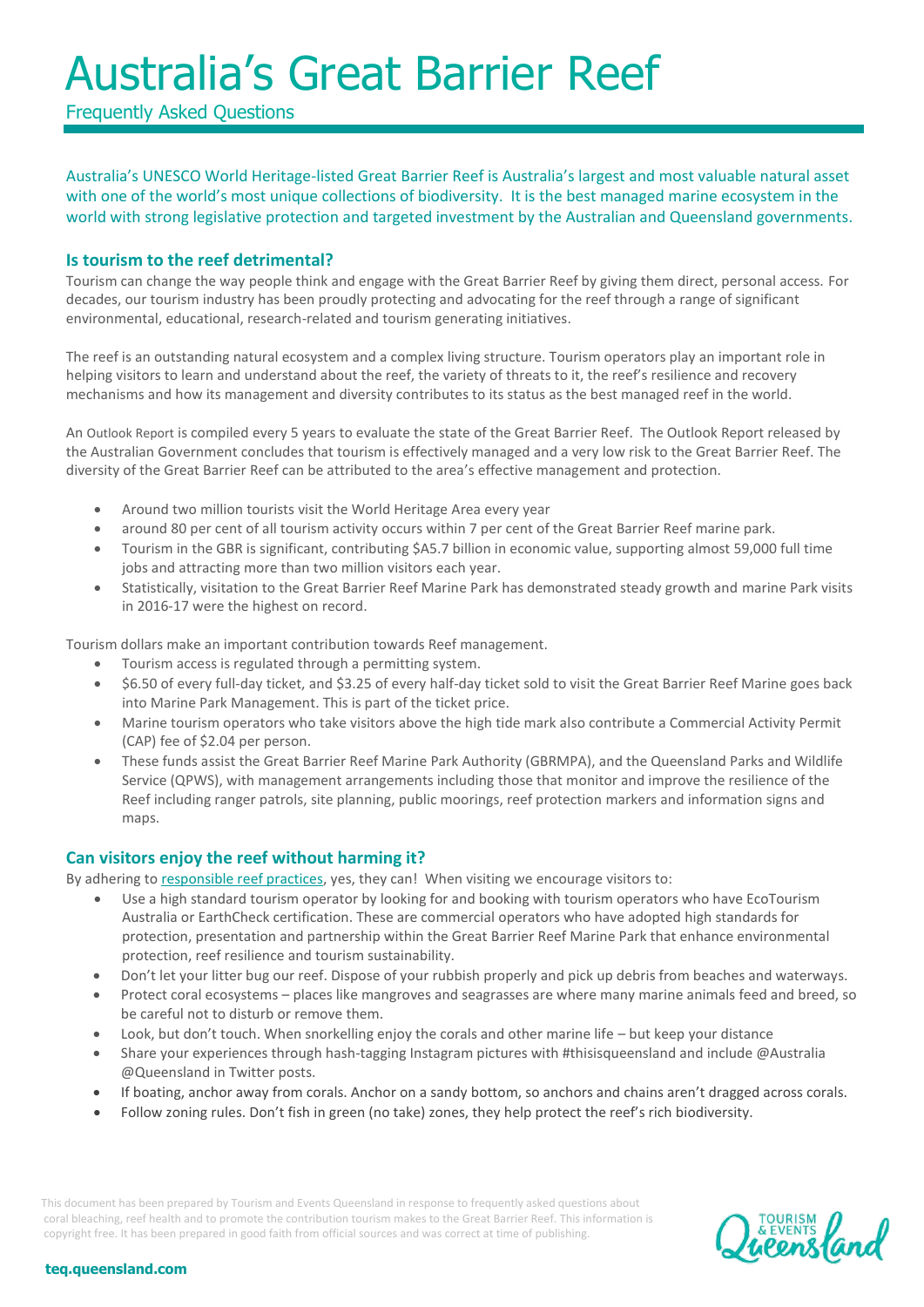## Frequently Asked Questions

The tourism industry plays a vital role as part of the Great Barrier Reef Marine Park Authority's early warning system, alerting the authority of impacts to reef health. Visitors and tourism operators can help through the [Eye on the Reef](http://www.gbrmpa.gov.au/managing-the-reef/how-the-reefs-managed/eye-on-the-reef/report-sightings) program which includes an app that can be downloaded to record and relay observations, including photos, back to GBRMPA.

Diving and snorkelling are two of the best ways to take in the spectacular underwater views that the Great Barrier Reef has to offer, and to come face-to-face with its captivating marine life. By having good snorkel and dive practices, you'll be able to preserve this special world for others to experience:

- Enhance the quality of your dive experience by learning about the environment you will visit
- Practice buoyancy control over sand patches before approaching a reef test buoyancy whenever you're using new equipment such as new wetsuits, buoyancy control devices (BCDs) and cameras
- Make sure you are properly weighed before diving near a reef
- Check that all your dive gear is secure before you get into the water so that it doesn't dangle and catch on the reef
- Move slowly and deliberately in the water, relax and take your time avoid rapid changes in direction
- Avoid making sudden or loud noises underwater
- Avoid leaning on, holding onto or touching any part of the reef this is particularly important when you are taking underwater photographs
- Avoid kicking up and disturbing the sand if you're over a sandy area
- Avoid touching any animals or plants
- Avoid feeding fish
- Stay more than one metre away from giant clams
- Keep clear of free-swimming animals (such as turtles, whales and sea snakes). In particular, do not chase, ride, grab or block the path of these animals
- Avoid relocating any marine life, particularly when taking photos and filming.

### **What role does tourism play in protecting the Great Barrier Reef?**

The tourism industry is committed to responsible practices as well as actively participating in programs to protect Reef health and build resilience. Eco Tourism Australia has developed [a Green Travel Guide](http://www.ecotourism.org.au/eco-experiences/green-travel-guide/) which profiles operators who are following or setting best practice in climate change, eco or nature-based tourism practices.

Many skippers and crew have spent their entire lives living near and working in the Great Barrier Reef Marine Park and, as custodians of the Great Barrier Reef have exceptional knowledge about this complex structure. Many day trip vessels have marine biologists on board who provide up to date information and are available to answer your questions.

The tourism industry and visitors play a vital role in monitoring reef health and marine wildlife sightings. Visitors and operators can help through the [Eye on the Reef Citizen Science](http://www.gbrmpa.gov.au/visit-the-reef/eye-on-the-reef/report-sightings) program which includes an app that can be downloaded to record and relay observations, including photos, back to the Great Barrier Reef Marine Park Authority.

Since 2010, the [Association of Marine Park Tourism Operators](http://www.ampto.org/) (AMPTO) has been working with unemployed youth, training them as recreational dive supervisors in the Crown of Thorns Starfish (CoTS) control program (operated through a contractual agreement with GBRMPA). The association also trains tourism operators and community-based organisations to search and lethally inject the coral-eating starfish, responsible for an estimated 40 per cent of the reef's total decline in coral cover.

### **The media is full of stories about coral bleaching, water quality and plastic pollution, but what does this all mean?**

The Great Barrier Reef Marine Park Authority (GBRMPA) is the official Government source of scientific information. To learn more about Coral Bleaching check out GBRMPA's [Coral Bleaching Fact Sheet](http://www.gbrmpa.gov.au/managing-the-reef/threats-to-the-reef/climate-change/what-does-this-mean-for-species/corals/what-is-coral-bleaching) or visit thei[r website.](http://www.gbrmpa.gov.au/about-the-reef/reef-health/frequently-asked-questions)

The challenges facing the Great Barrier Reef are part of a global challenge affecting the world's coral reefs. Importantly, the Great Barrier Reef has fared better than many of the world's reefs due to its size and biodiversity.

Queensland is practising world-leading management of the Great Barrier Reef Marine Park. Commercial and recreational activities associated with the Reef are tightly regulated by th[e Great Barrier Reef Marine Park Authority.](http://www.gbrmpa.gov.au/visit-the-reef/choose-a-high-standard-operator/high-standard-tourism-operation)

This document has been prepared by Tourism and Events Queensland in response to frequently asked questions about coral bleaching, reef health and to promote the contribution tourism makes to the Great Barrier Reef. This information is copyright free. It has been prepared in good faith from official sources and was correct at time of publishing.

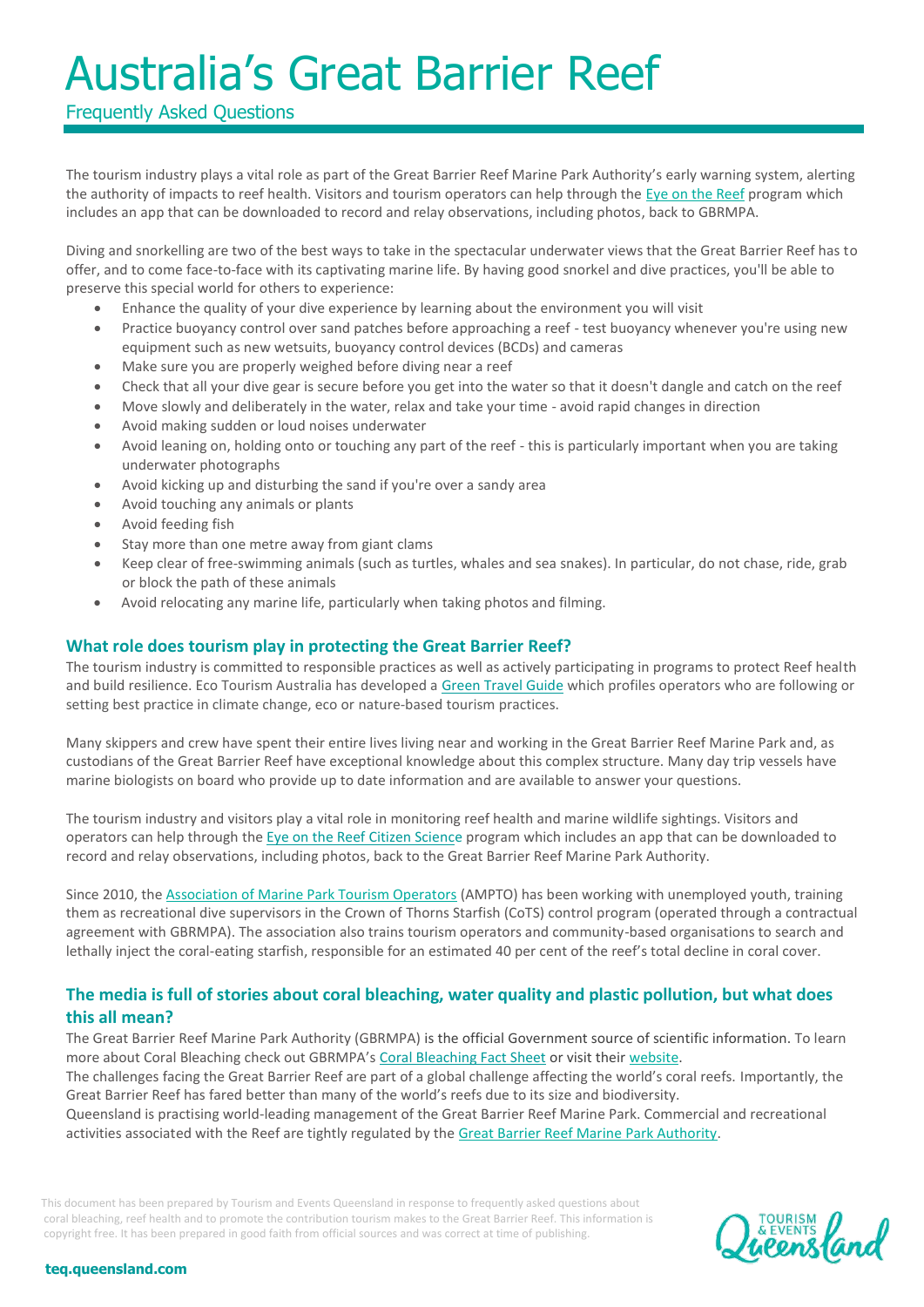Frequently Asked Questions

## **Can visiting the Great Barrier Reef help me understand what is going on?**

It sure can! Before visiting this special World Heritage area, you can learn about the Marine Park, what it is and [what makes it](http://www.gbrmpa.gov.au/about-the-reef/facts-about-the-great-barrier-reef)  [special.](http://www.gbrmpa.gov.au/about-the-reef/facts-about-the-great-barrier-reef) There are many experiences offshore and onshore that offer visitors the opportunity to get involved in 'citizen science' and learn more about the Great Barrier Reef.

When planning a reef visit, look for and book with tour operators who are eco-certified or accredited (including Ecotourism Australia Advanced Accreditation, EarthCheck or Green Leader logos and/or Great Barrier Reef Marine Park Authority branding).

If you are one of the many recreational visitors who are not part of a commercial tourism operation to the Great Barrier Reef, it is important to learn about some of the areas of the Marine Park and understand what you can do and where you can go in the differen[t zones](http://www.gbrmpa.gov.au/visit-the-reef/zoning) of the Marine Park.

There are also many specialised tours available to visitors in multiple locations along the reef, including:

- Visit [Reef HQ,](http://www.reefhq.com.au/) the world's largest living coral reef aquarium. As the National Reef Education Centre for the Great Barrier Reef Marine Park Authority, Reef HQ Aquarium in Townsville will open your eyes to an amazing world filled with thousands of charismatic marine creatures. With impressive exhibits, the aquarium offers an ever changing, always fascinating experience, showcasing rare and extraordinary features of the Great Barrier Reef. Education at the centre does not stop at encouraging responsible behaviour on the reef. Importantly, it advocates eco-friendly behavioural change in everyday life. For example, Reef HQ's turtle hospital has made some major inroads since opening in 2009. The facility has rehabilitated and released more than 70 sick and injured turtles back into the Great Barrier Reef, home to six of the world's seven species of marine turtle.
- Take a tour of the [Australian Institute of Marine Sciences](http://www.aims.gov.au/docs/about/visiting/townsville.html) Townsville facility.
- [Lady Elliot Island Eco Resort](http://www.ladyelliot.com.au/), located at the Great Barrier Reef's southernmost tip, is as close as you'll get to a carbonneutral model and offers behind-the-scenes tours of its uber "green" infrastructure. Professional Association of Diving Instructors (PADI) named Lady Elliot Island as one of the "Top 5" locations on the planet to dive with manta rays.
- Tour the new [Cairns Aquarium](http://www.cairnsaquarium.com.au/) to learn about the different habitats and wildlife in the reef catchments and in the marine park - a great way to build some understanding before heading out to the reef to experience it first-hand.
- Be a '[Marine Biologist for a Day](https://www.sunlover.com.au/corporate-and-education-packages/be-a-marine-biologist-for-the-day)' with [Sunlover](https://www.sunlover.com.au/corporate-and-education-packages/be-a-marine-biologist-for-the-day) Reef Cruises and take part in completing rapid monitoring surveys.
- [Eye to Eye Marine Encounters](http://www.marineencounters.com.au/) runs an eco-tourism expedition to see dwarf minke whales, tiger sharks and green turtles through the Coral Sea and Outer Reef with an inherent message to preserve what is being watched.
- November to March is turtle nesting and hatchling season. Mon Repos beach near Bundaberg supports the most significant population of endangered loggerhead turtles in the South Pacific. Each season, visitors can join a Queensland Parks and Wildlife Service ranger-guided turtle encounter a[t Mon Repos Turtle Centre.](http://www.npsr.qld.gov.au/parks/mon-repos/turtle-centre.html)

### **Can I visit any of the research stations or get involved in research projects?**

The Great Barrier Reef Marine Park is home to a network of internationally-acclaimed research stations. Opportunities exist to volunteer and/or tour facilities, offering a rare peek behind the scenes and interaction with some of the world's leading scientists:

- University of Queensland's [Heron Island Research Station](http://www.heronisland.com/Ecotourism-and-Research-Station.aspx) is the largest island research centre in the southern hemisphere. Guests at Heron Island Resort can tour the facility and choose from a range of complimentary activities includin[g guided reef and ecology walks](http://www.heronisland.com/Complimentary-Activities.aspx).
- [Orpheus Island Research Station,](https://www.jcu.edu.au/orpheus-island) operated by James Cook University, seeks volunteers to assist with station duties. The island is also home to the luxur[y Orpheus Island Resort,](http://www.orpheus.com.au/) where resort guests and other visitors can pre-arrange tours of the research station.
- The Australian Museum owns and operates [Lizard Island Research Station](https://australianmuseum.net.au/lizard-island-research-station) which annually accommodates around 350 researchers from Australia and the world. Its doors are open to visitors who want to join the station volunteer program, assisting with general maintenance. Guests at the neighbouring luxury [Lizard Island Resort](https://www.lizardisland.com.au/about/research-station) can enjoy a special tour, with funds donated directly to the station.
- Join the [Eye on the Reef](http://www.gbrmpa.gov.au/managing-the-reef/how-the-reefs-managed/eye-on-the-reef/report-sightings) program this environmental monitoring and assessment program enables anyone who visits the reef to play an active part in its long-term protection. When visiting the Great Barrier Reef, simply download the smartphone app to send in real-time sightings of marine animals, reef health and incidents.

This document has been prepared by Tourism and Events Queensland in response to frequently asked questions about coral bleaching, reef health and to promote the contribution tourism makes to the Great Barrier Reef. This information is copyright free. It has been prepared in good faith from official sources and was correct at time of publishing.

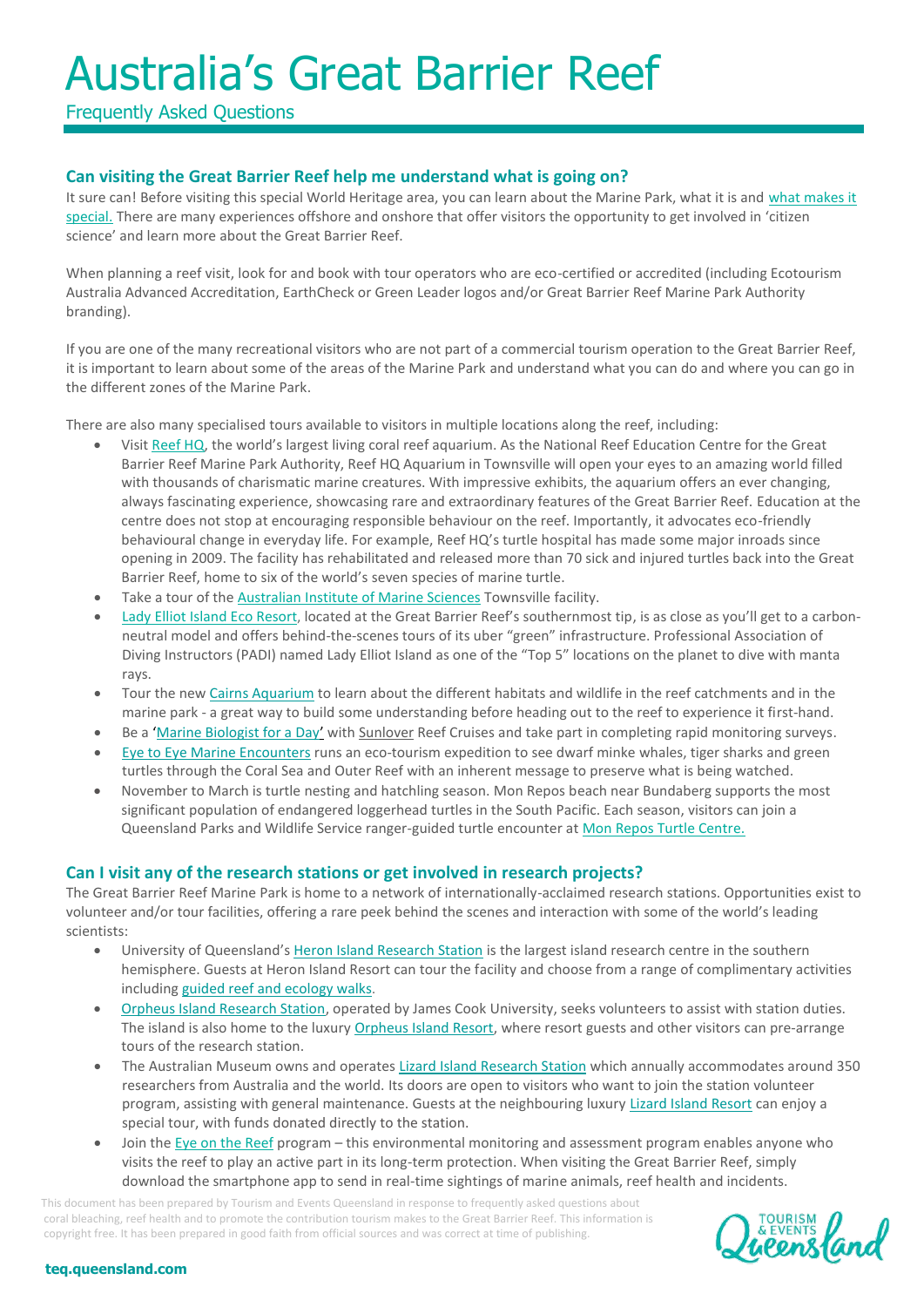Frequently Asked Questions

- Queensland National Parks offer visitors the chance to volunteer as campground hosts on North West and Lady [Musgrave Islands](http://environment.ehp.qld.gov.au/park-volunteers/?project=capricornia-cays-campground-host-north-west-and-lady-musgrave-islands) in the Southern Great Barrier Reef during Queensland and peak holiday periods. In exchange for providing island interpretation, with a conservation message, volunteers receive free camping.
- Volunteer with th[e Eco Barge Clean Seas](http://ecobargecleanseas.org.au/) crew in The Whitsundays who are bona fide reef saviours. Collecting marine debris by day, caring for marine turtles by night, these dedicated anti-litter bugs are responsible for banishing more than 140,000 kilograms of sea-bourne rubbish from The Whitsundays since 2009.
- Citizen scientists play a vital role in [Project Manta,](http://www.ladyelliot.com.au/content/project-manta) a University of Queensland-led study of the ecology and biology of manta rays. Photos and videos of the underside of these graceful giants are needed for the project's success in tracking and protecting two endangered species in Australian and Indonesian waters. Anyone can share photos on Project Manta's Facebook page. Plus, if a new manta is identified, the photographer has naming rights.
- [Reef Check Australia,](https://www.reefcheckaustralia.org/) a not-for-profit organisation, works to protect reefs and oceans by empowering and engaging the community in hands-on research and education. Volunteers can literally dive in and train to become a coral reef surveyor (snorkelling or diving).

### **What can I do for the environment from home?**

Every action you complete, no matter how small, will contribute to the combined impact of many. Through the cumulative effect of individual choices, we can achieve large-scale positive change.

- #holdthestraw and say "no thanks" to plastic straws or carry a reusable straw. If we can't convince you, nine year old [Molly Steer](https://www.youtube.com/watch?v=Rr5Py1r9xjw&feature=youtu.be) might;
- #banishthebag bring your own reusable bags, say not to unnecessary bagging;
- Carry your cup and say no to single use coffee cups commit to carrying your own and ditch disposables for good, support cafes who support the reusable cup movement, take 5 and sit in for you coffee or tea;
- #BYOB (bring your own bottle) start by reducing you use of bottled water and BYOB, reduce wasteful bottle consumption and support container deposit schemes;
- No leftovers left behind only buy what you need, use your leftovers, buy 'ugly' fruit and vegetables (we're talking a question of quality, not safety), compost if you can;
- Sponsor a Crown of Thorns Starfish (CoTS) Diver [make a donation,](https://teq.queensland.com/industry-resources/the-great-barrier-reef/%E2%80%A2#banishthebag%20%E2%80%93%20bring%20your%20own%20reusable%20bags,%20stay%20not%20to%20unnecessary%20bagging%20%20%E2%80%A2Carry%20your%20cup%20and%20say%20no%20to%20single%20use%20coffee%20cups%20-%20commit%20to%20carrying%20your%20own%20and%20ditch%20disp) learn about the CoTS control program; and
- Ask your local café, bar or restaurant to go plastic-free. Get your friends, relatives, school or workplace to join in.

### **Why is the Great Barrier Reef a UNESCO World Heritage Site?**

This is the biggest structure ever built by living things and the only one visible from outer space and is home to one of the world's most complex and uniquely diverse ecosystems.

Bigger than 70 million football fields, the Great Barrier Reef is arguably the largest coral reef system that has ever existed. In 1981 it was the first to be inscribed by the United Nations Educational, Scientific and Cultural Organisation (UNESCO) on its World Heritage List, [topping all four natural criteria.](http://whc.unesco.org/en/list/154)

At the time of inscription, the International Union for the Conservation of Nature noted: "If only one coral reef site in the world were to be chosen for the World Heritage List, the Great Barrier Reef is the site to be chosen." World Heritage listing provides protection for the area's rich biodiversity, including internationally significant dugong and marine turtle habitat. As UNESCO notes, no other World Heritage Property contains such biodiversity.

The operational responsibility of its safeguarding rests with the [Great Barrier Reef Marine Park Authority](http://www.gbrmpa.gov.au/) (GBRMPA), a Commonwealth government agency established as a statutory authority under the *Great Barrier Reef Marine Park Act 1975*. Natural beauty and phenomena

- UNESCO considers the Great Barrier Reef's "superlative natural beauty above and below the water" as "some of the most spectacular scenery on earth."
- Due to the work of billions of tiny organisms known as coral polyps, the reef is not one continuous barrier, but a vast mosaic of some 3000 coral reefs, 600 continental islands, 300 coral cays and about 150 inshore mangrove islands.
- Many of the cays support "spectacular and globally important colonies of seabirds and marine turtles". Raine Island is recognised as the world's largest aggregation site for nesting green turtles.

This document has been prepared by Tourism and Events Queensland in response to frequently asked questions about coral bleaching, reef health and to promote the contribution tourism makes to the Great Barrier Reef. This information is copyright free. It has been prepared in good faith from official sources and was correct at time of publishing.

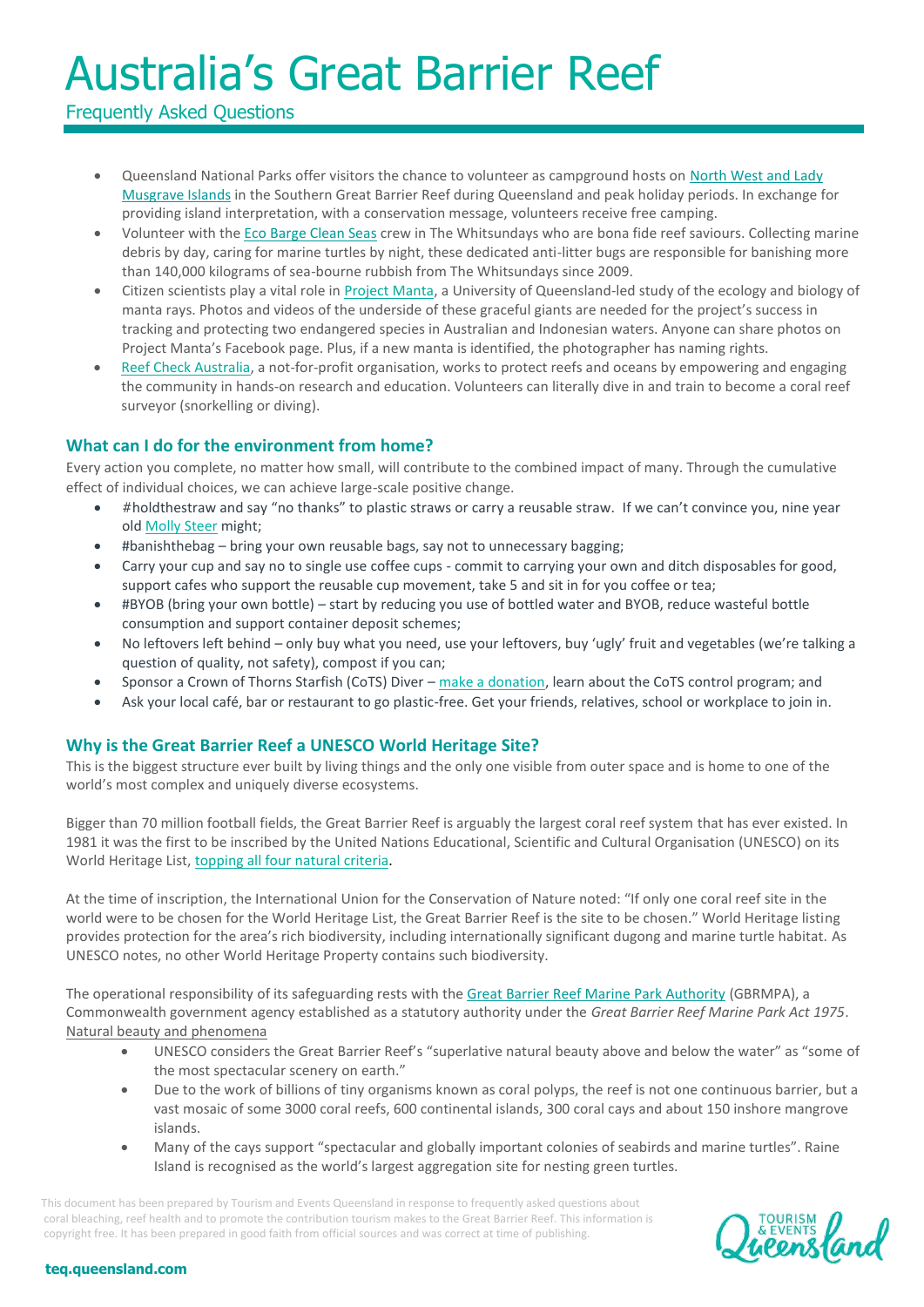## Frequently Asked Questions

- The reef's underwater wonderland is home to "spectacular coral assemblages" and a kaleidoscope of fish of every shape and size that rival the full Pantone colour scheme.
- UNESCO cites the natural beauty and phenomena of the internationally renowned Cod Hole, near Lizard Island; a magical dive site in the Great Barrier Reef's "Wild North" offering an opportunity to swim alongside 110kg potato cod.
- Visitors can similarly observe first-hand other phenomena including nesting turtles and migrating whales, with the opportunity to join swim-with-minke-whale encounters.
- The Mount Everest of reproduction in nature the coral spawning phenomenon, first discovered by James Cook University researchers back in the early 1980s, which erupts on the Great Barrier Reef after a full moon in late spring or early summer.

### Major stages of Earth's evolutionary history

- UNESCO rates the Great Barrier Reef as "a globally outstanding example of an ecosystem that has evolved over millennia", noting that the area has been exposed and flooded by at least four glacial and interglacial cycles.
- Today, the Great Barrier Reef includes examples of all stages of reef development from inshore fringing reefs to mid-shelf reefs and shoals, exposed outer reefs and deep-water reefs. What's more, climatic conditions over many hundreds of years can be seen in old massive coral cores.
- Aside from the coral reefs, which comprise just seven per cent of the World Heritage Area, other important features include palaeochannels (past river channels that have filled in over hundreds of thousands of years by sediment); karstic features (landforms shaped by the dissolution of layers of soluble bedrock, such as limestone); submarine canyons and turbidite deposits.

### Ecological and biological processes

- UNESCO notes that "biologically, the unique diversity of the Great Barrier Reef reflects the maturity of an ecosystem that has evolved over millennia".
- Globally significant marine fauna groups include a mind-boggling diversity of fish, molluscs, sponges, anemones, marine worms, crustaceans and many others.
- The reef's 150 inshore mangrove islands also provide important ecological services, while significant human interaction with the natural environment is illustrated by links between Aboriginal and Torres Strait Islanders and their sea-country.

### Habitats for conservation of biodiversity

As UNESCO puts it: "The enormous size and diversity of the Great Barrier Reef means it is one of the richest and most complex natural ecosystems on Earth, and one of the most significant for biodiversity conservation."

Put simply, no other World Heritage property contains such biodiversity, including:

- 411 species of hard corals and at least 150 species of soft corals and sea pens;
- 39 species of mangroves;
- 15 species of seagrasses;
- More than 1600 fish species;
- 136 species of sharks and rays;
- Six of the world's seven species of marine turtles;
- More than 30 species of whales and dolphins;
- 3,000 species of molluscs;
- At least 500 species of worms;
- About 1,300 species of crustaceans;
- 630 species of echinoderms (starfish and sea urchins);
- 14 breeding species of sea snakes;
- 215 species of birds, including 22 nesting species of sea birds and 32 species of shorebirds;
- One of the world's most important dugong populations; and
- 120-year-old giant clams.

This document has been prepared by Tourism and Events Queensland in response to frequently asked questions about coral bleaching, reef health and to promote the contribution tourism makes to the Great Barrier Reef. This information is copyright free. It has been prepared in good faith from official sources and was correct at time of publishing.

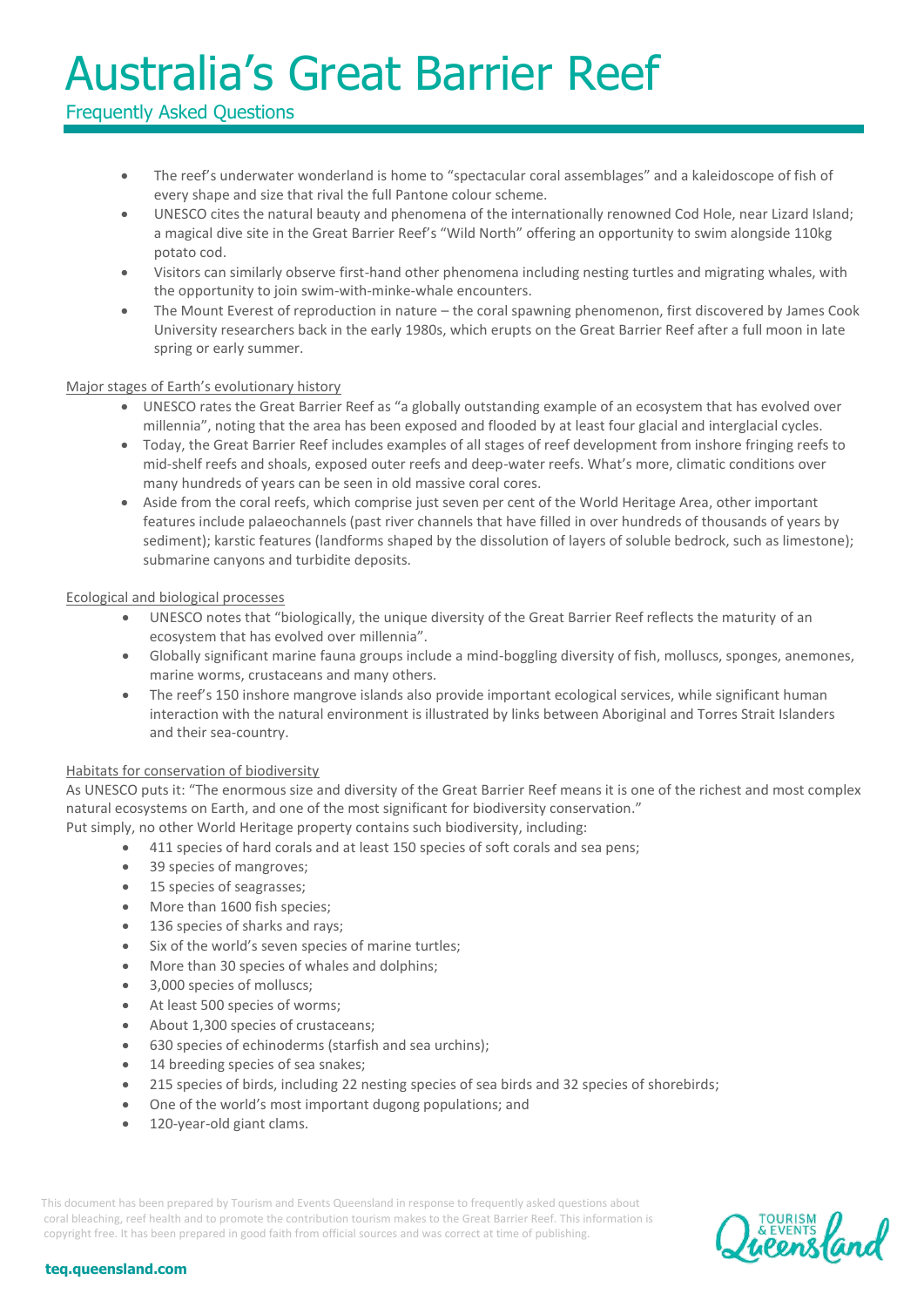Frequently Asked Questions

## **Why is the Great Barrier Reef the best managed reef in the world?**

The Great Barrier Reef Marine Park sets a global benchmark for marine protected area management, with no-take zones covering about 33.5 per cent of the Marine Park or about 115,374 square kilometres.

UNESCO's "outstanding universal value" tag is bestowed on the basis that a site's disappearance "constitutes a harmful impoverishment of the heritage of all the nations of the world". Best practice management of the Marine Park and a firm commitment from the tourism industry to its conservation has ensured that it has remained resilient.

The Australian Government agency the Great Barrier Reef Marine Park Authority (GBRMPA) and the Queensland Park and Wildlife Service (QPWS) are charged with the responsibility of managing, protecting and conserving the Great Barrier Reef Marine Park.

GBRMPA is recognised as the global leader in the management of a coral reef system and best practice management tools are employed by GBRMPA and QPWS to ensure that the long-term resilience of the reef and islands is maintained. These include:

- Zoning this helps to manage and protect the values of the Marine Park that people enjoy. Each zone has different rules for the activities that are allowed, the activities that are prohibited, and the activities that require a permit. Zones may also place restrictions on how some activities are conducted.
- Partnerships & innovative best practice initiatives
- Education and community awareness
- Research
- Policy and Legislation
- Permits and licenses
- Protected Area Management plans
- Site management

The Great Barrier Reef Marine Park stretches approximately 2300 km along the coast of Queensland in north-eastern Australia. This is about the same length as the west coast of the USA from Vancouver to the Mexican border. It is:

- bigger than Victoria and Tasmania combined;
- bigger than the United Kingdom, Switzerland and Holland combined;
- roughly the same area as Japan, Germany, Malaysia or Italy;
- approximately half the size of Texas; and
- slightly smaller than the entire Baltic Sea.

The Belize Reef off the Caribbean coast of Belize is the second longest barrier reef in the world at 290 km, while Ningaloo Reef off the West Australian coast is 280 km long.

### **Can't make it to the reef?**

Get the Great Barrier Reef live into your classroom or event! Wherever you are in the world, experience the wonders of the Great Barrier Reef with [Reef Videoconferencing .](http://www.reefhq.com.au/__data/assets/pdf_file/0005/226049/32484-ReefED-Reef-Video-Conference-no-bleed.pdf) 

During this underwater fact-finding mission, your classroom will be transported to the Coral Reef and Predator exhibits at Reef HQ Aquarium in Townsville, Australia.

State-of-the-art technology unlocks unique teaching and learning experiences, including information delivered live by a scuba diver. Videoconferencing is a tool that allows users to see and hear the person they are communicating with. It is exciting, stimulating, easy to use and a great way to involve students in learning about the Great Barrier Reef.

Reef Videoconferencing is very different from other multimedia resources, such as video recordings or television presentations, because they are live and interactive. Reef Videoconferencing can be facilitated nationally and internationally and has won multiple international awards

This document has been prepared by Tourism and Events Queensland in response to frequently asked questions about coral bleaching, reef health and to promote the contribution tourism makes to the Great Barrier Reef. This information is copyright free. It has been prepared in good faith from official sources and was correct at time of publishing.